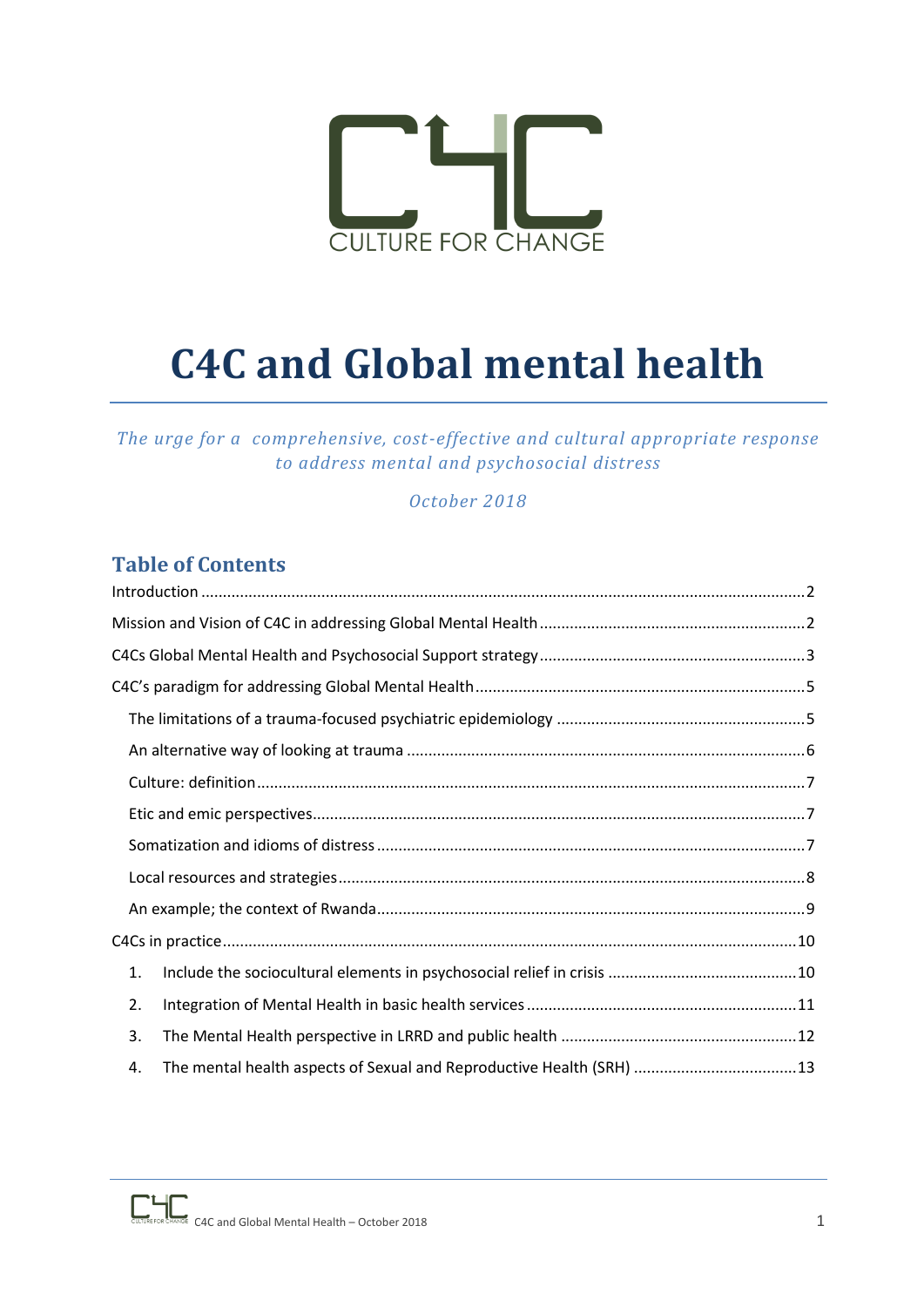# **Introduction**

<span id="page-1-0"></span>In many societies, mental health issues are linked to marginalization, impoverishment, domestic violence, abuse, overwork, stress or distress, which are increasingly problematic, particularly in terms of health. Mental health constitutes about 12% of global burden of disease with major expectations to rise given the co-morbidity with other non-communicable diseases<sup>1</sup>. People with mental disorders have higher rates of disability and mortality than the average. For example, people with major depression and schizophrenia are 40% to 60% more likely than the general population to die prematurely due to untreated physical health problems (cancer, disease, cardiovascular disease, diabetes or HIV infection ) and by suicide. Between 76% and 85% of people with severe major disorders receive no treatment in Low and Middle Income Country (WHO source). At the global level, annual expenditure on mental health is less than US \$ 2 per person and falls below US \$ 0.25 per person in LMIC, and 67% is allocated to psychiatric hospitals, despite poor health outcomes and human rights violations.

The Comprehensive Plan of Action<sup>2</sup> recognizes the essential role of mental health in achieving the goal of "*health for all*". Based on a lifelong approach, it aims to achieve equity through universal health coverage and emphasizes the importance of prevention by

- (1) Strengthening leadership and governance in the field of mental health,
- (2) Providing comprehensive, integrated and responsive mental health and social services in a community setting,
- (3) Implementing strategies for promotion and prevention in the field of mental health,
- (4) Strengthening information systems, evidence and research in the field of mental health

<span id="page-1-1"></span>These four main objectives are adopted and included into C4C's strategy as back bone of its mental health related framework.

# **Mission and Vision of C4C in addressing Global Mental Health**

Coming from a health care background, C4C wants to demonstrate that improving health in fragile situations requires a holistic approach that includes attention for the social determinants of (mental) health. People excluded from public services and any realistic development perspective has often lost the use of their own communal resources for change. C4C has developed a way to identify resources and opportunities in fragile settings and among a vulnerable population. Designed projects aim to engage the whole community in a process of identifying local problems, (sometimes hidden) local resources, and local change agents. Thank to this participative approach, projects starts tackling immediate and urgent problems as defined by people themselves. This reinforces community dynamics, strengthens social bonds, and restores healing relationships. C4C is promoting a community based approach, successfully on the basis of cultural knowledge and therapeutic skills.

<sup>1</sup> Global burden of disease 2010 / Prince and all 2007

<sup>2</sup> WHO, *Comprehensive action Plan for mental health* 2013 - 2020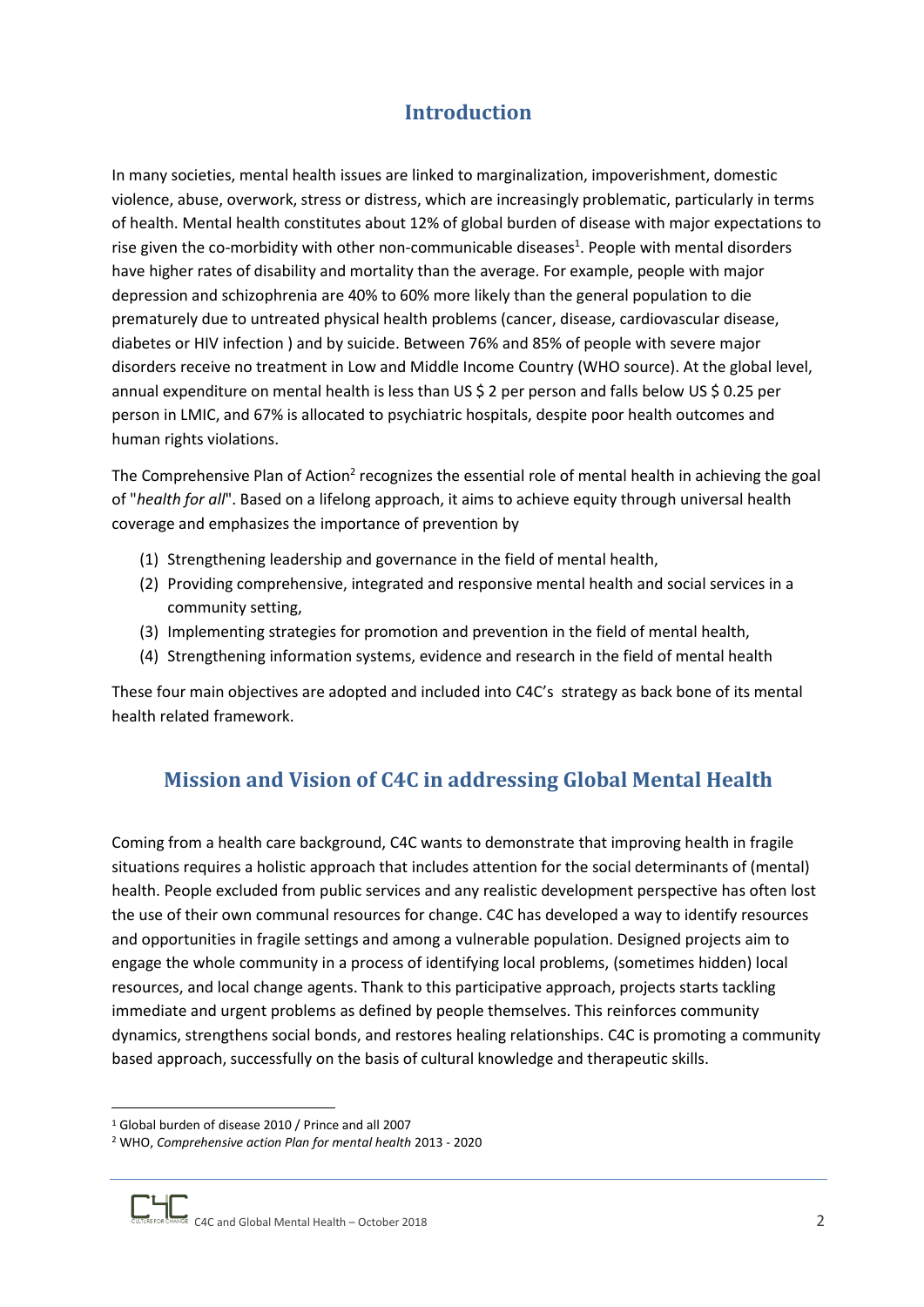Over these past years, the refugee crisis showed the fragility of the humanitarian system. The financial structure of the humanitarian and development world is changing fast, and remittances are coming up as an important flow of funds between people across countries. Poor people no longer live exclusively in poor countries. Exclusion and inequity are basic problems; religious conflicts and migration are outcomes. Marginalisation goes beyond simply poverty and injustice, happens when people are displaced, fleeing from violence, are disabled and facing unbearable poverty. The major aim of its interventions is to build healthy communities in the broad sense of the word.

*Major objective of C4C* within this context is the social inclusion of individuals and families while creating a social setting that provides basic security and mutual trust to work together. This includes the social 'repair', building trust, cementing social capital. This might be called conditional trust, a precondition for institutional inclusion to take place, and starts by building groups/networks o (GX – where X is the number of units (families/individuals/other) relevant in a specific setting  $-e.g. 50$ families in Burundi). These groups, once formed, allow for building trust and cementing social capital which in turn allows for all kind of other actions, including financial inclusion through the use of digital technologies. The way C4C builds this conditional trust is based on the "Resource Mapping & Mobilization" (RMM) approach , a capacity-building approach of existing community structures involving local actors to play an active and collective role in finding appropriate solutions to specific problems identified by local stakeholders in different localities<sup>3</sup> (we have a complete protocol of this approach that describes each and every step).

# <span id="page-2-0"></span>**C4Cs Global Mental Health and Psychosocial Support strategy**

The global mental health approach of C4C is based on evidences demonstrating:

- Strong associations between mental health related problems and social disadvantage such as exclusion, poverty, violence, gender, conflicts and disasters<sup>4</sup>, and the development of the DALY<sup>5</sup> that revealed the real impact of mental disorders as leading causes of the global burden of disease<sup>6</sup>.
- Intimate interrelationships between physical health problems and mental health related problems, leading to the slogan "*no health without mental health*. 7
- The efficacy and cost-effectiveness of a range of psychosocial treatments for mental disorders in low- and middle-income countries (LMICs)<sup>8</sup>.

**<sup>.</sup>** <sup>3</sup> See Resource Mapping & Mobilization (RMM); a reference guide. B. van Mierlo 2016

<sup>4</sup> Lopez A, Mathers C, Ezzati M, Jamison D, Murray C. Washington. *Global burden of disease and risk factors*. DC: Oxford University Press and World Bank; 2006.

<sup>5</sup> Disability-adjusted life year, a metric that reflects the contribution of a disorder or disease to disability and mortality, used in combination with a large and growing body of cross-national epidemiological research

<sup>6</sup>Lopez A, Mathers C, Ezzati M, Jamison D, Murray C. Washington *Global burden of disease and risk factors*., DC: Oxford University Press and World Bank; 2006.

<sup>7</sup> Prince M, Patel V, Saxena S, et al. *No health without mental health*. Lancet. 2007

<sup>8</sup> Patel V, Araya R, Chatterjee S, et al. *Treatment and prevention of mental disorders in low-income and middle-income countries*. Lancet. 2007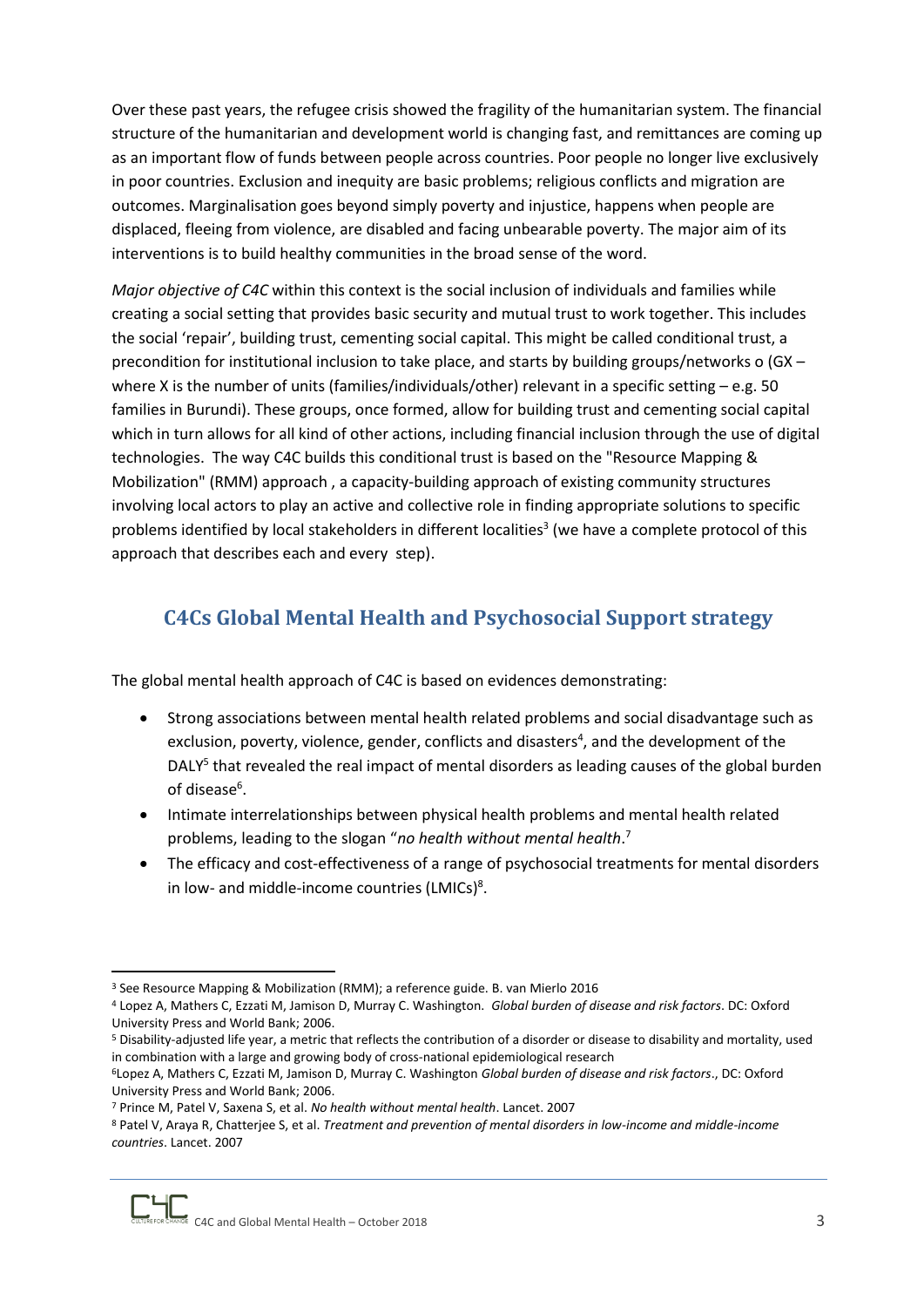• Strong associations between mental health related problems and social disadvantage, especially poverty, violence, gender disadvantage, and conflicts and disasters. This includes the systematic denial and abuse of basic rights of people with mental disorders worldwide<sup>9</sup>

Core of the C4C strategy is to focus on factors that support human health and well-being, in fragile settings through inclusive development. Co-founders of C4C have demonstrated that illness/ disease are not the main relevant points of entry. Most people survive traumatic events without pathological results. Antonovsky (1979) based his reflection on the following paradigm: why some people, regardless of major stressful situations and severe hardships, stay healthy, while others do not? The hypothesis was formulated in terms of General Resistance Resource (GRR), Quality of Life (QoL) and Sense of Coherence (SOC). The SOC refers to an enduring attitude and measures how people view life and, in stressful situations, identify and use their GRRs to maintain and develop their health. The SOC consists of at least three dimensions: comprehensibility, manageability and meaningfulness. These concepts have been used in studies as conducted by the co-founders of C4C and show that individual oriented stress reducing interventions that use appraisal processes, social support, and coping as starting points could be more effective by taking into account the subjective experience of the social context in terms of trust and feelings of mutual support and reciprocity in a community. Findings indicate that affected people may especially benefit from a combination of individual stress reducing interventions and psychosocial interventions that foster cognitive social capital $^{10}$ .

At Global Mental Health level, C4C contributes to the 'Comprehensive Approach to Human Security', the social inclusion agenda in the Sustainable Development Goals<sup>11</sup> and WHO Comprehensive Mental Health Action Plan as adopted by World Health Assembly in 2013<sup>12</sup>. C4C is an active member the Dutch Coalition of Disability and Development Platform. Over the years, the co-founders of C4C have played a strategic role in the development and dissemination of the WHO Mental Health Gap Action Programme (mhGAP). C4C is also committed to participate in a national coalition in order to ask experts attention for the refugees' problem in Europe, specifically in the Netherlands.

<span id="page-3-0"></span>Inclusion of mental health issues in national policies and programs, health systems and other relevant sectors such as education, disability, human rights protection, social protection, poverty alleviation, income generating activities and humanitarian development are important means of addressing the multidimensional imperatives of mental health.

<sup>9</sup> - Patel V, Kleinman A, Saraceno B. Protecting *the human rights of people with mental disorders: a call to action for global mental health.* In: Dudley M, Silove D, Gale F, editors. Mental health and human rights. Oxford: Oxford University Press; 2011. Drew N, Funk KM, Tang S, et al. *Human rights violations of people with mental and psychosocial disabilities: a global emergency.* Lancet. (in press)

Kleinman A. *Global mental health: a failure of humanity*. Lancet. 2009

<sup>10</sup> Tim R. Wind, Maureen Fordham and Ivan H. Komproe. *Social capital and post-disaster mental health*. Global Health Action 2011

<sup>11</sup> EsunaDugarova. *Social Inclusion, Poverty Eradication and the 2030 Agenda for Sustainable Development*. UNRISD

 $12$  At the [66th World Health Assembly in Geneva,](http://www.who.int/mediacentre/news/releases/2013/world_health_assembly_20130527/en/index.html) member states of the World Health Organization adopted the final draft of the [Comprehensive Mental Health Action Plan 2013-2020.](http://apps.who.int/gb/ebwha/pdf_files/WHA66/A66_10Rev1-en.pdf)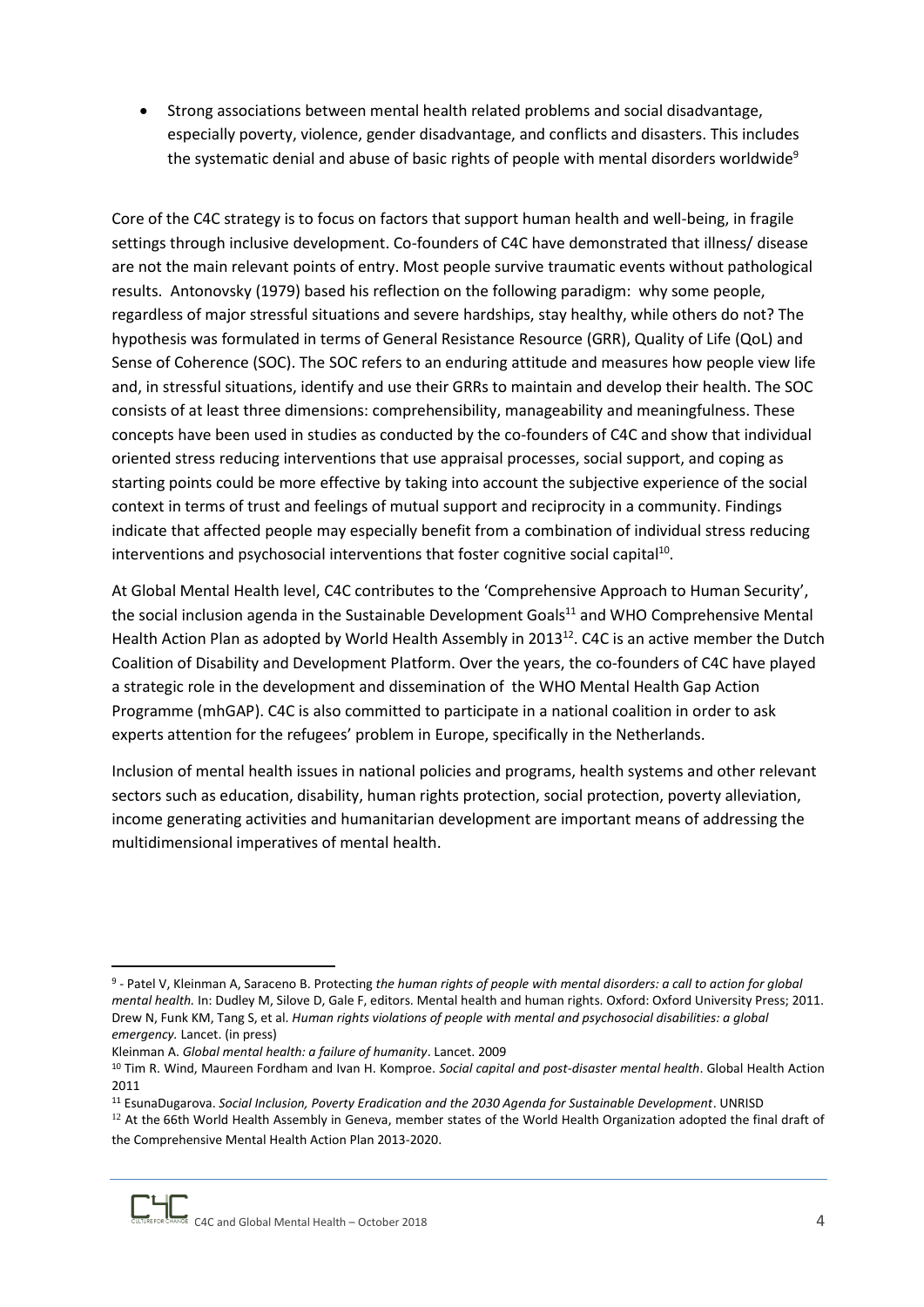# **C4C's paradigm for addressing Global Mental Health**

*To assume that Western knowledge is universal, whereas indigenous knowledge is local, casts culture as an obstacle and ignores the plight of huge numbers of non-Western peoples mired in bare survivalist ways of life.* 

*- Summerfield-*

Especially societies that are characterized by war, ongoing violence, forced migration, and/or natural disasters are in need of adequate interventions that are effective and efficient for large numbers of people that are affected by life threatening events and high levels of insecurity, stress and fear. Taking local understandings and perspectives as a starting point, is based on the belief that the political, historical social, cultural, and economic contexts play a central part in how conflict and adverse events are perceived and how subsequent distress is dealt with.

The discourse in the West about violence, loss, and trauma is focused on the long-term effects of what happens inside the body and the psyche. In other cultures or in neighbourhoods where people of different cultures live, abuses may be perceived not so much as an assault on the 'individual self', but more as destruction of family and group relations and a disruption of the moral order. Relational, socio-cultural wounds then have priority over individual wounds, or are at least of equal importance. In such cases we can speak of psycho-socio-cultural trauma, or collective trauma, trauma which besides healing on an individual level requires healing of the post-traumatic stress in the fabrics of culture and society<sup>13</sup>.

## **The limitations of a trauma-focused psychiatric epidemiology**

<span id="page-4-0"></span>There are different studies that have been examining the centrality of trauma-focused psychiatric epidemiology (TFPE) within war-affected populations. According to a study<sup>14</sup> that has been assessing the prevalence of psychiatric symptomatology, humanitarian workers that intervene in low-income settings and fragile states are concerned with a number of pressing questions that go well beyond the prevalence of PTSD symptoms in the communities they serve. These people and organizations want to know about local idioms of distress— the particular ways in which psychological distress is experienced, expressed, and understood in specific cultural contexts. They want to understand culturally specific patterns of help seeking behaviour and ways of coping with emotional distress and impaired functioning and be able to identify locally available resources within communities that can promote healing and adaptation. They also want to learn about the health problems and psychosocial stressors that community members identify as most salient and about the impact that other forms of violence (e.g., the structural violence of poverty, institutionalized racism, gender-based discrimination



<sup>&</sup>lt;sup>13</sup> See presentation MHCE Amman Willem van de Put

<sup>&</sup>lt;sup>14</sup> Madhur Kulkarni, MS, University of Michigan; Hallie Kushner, MA, University of Chicago. American Journal of Orthopsychiatry Copyright 2006 by the American Psychological Association 2006, Vol. 76, No. 4, 409–422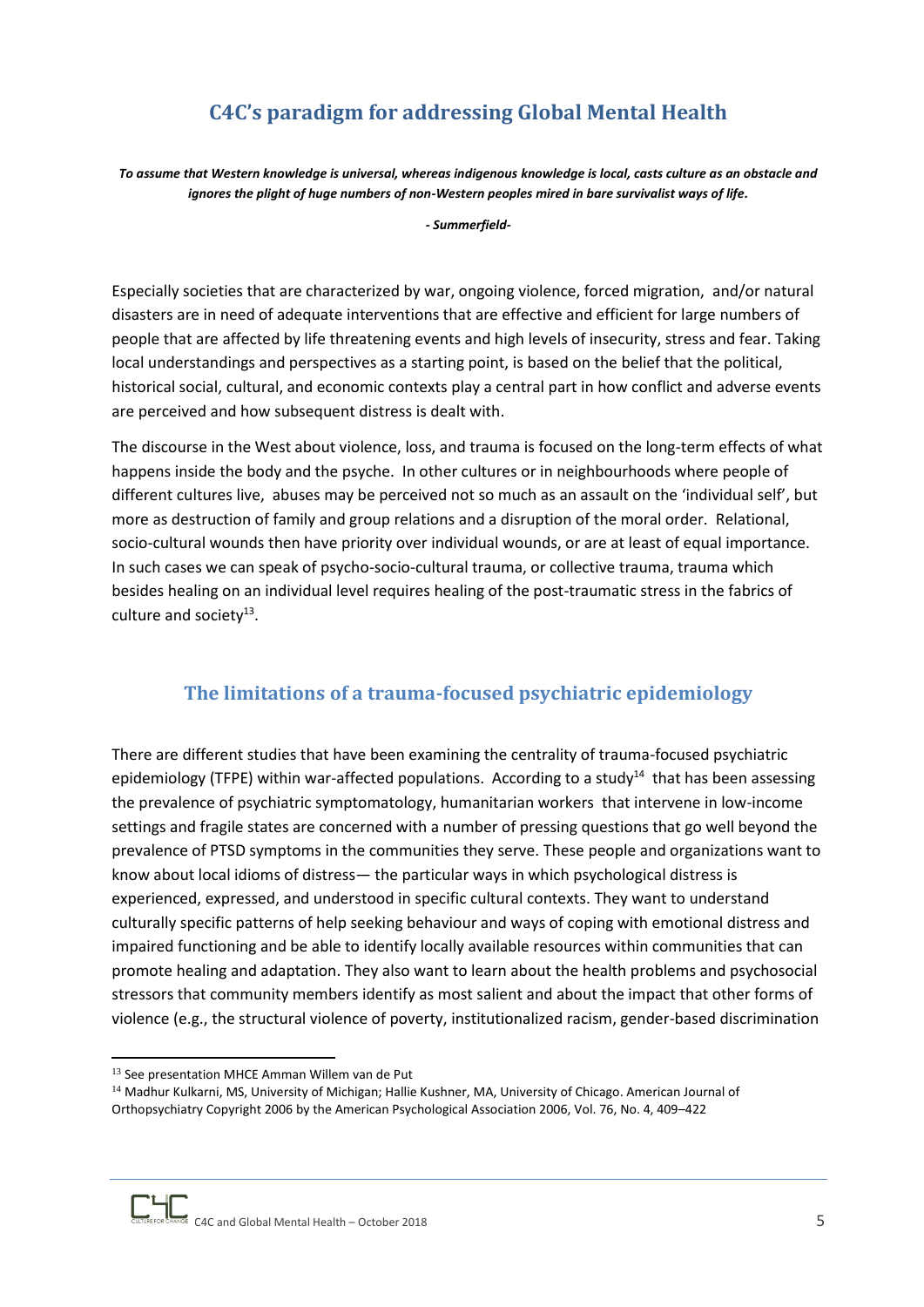etc.) may have on the mental health of the population they serve. They want to understand how healthy and impaired psychosocial functioning are defined locally and how these definitions vary by factors such as age, gender, ethnicity, and marital status. Finally, they want to know what sorts of interventions have been shown to be effective in similar settings, so that they can adapt elements of those interventions rather than continually reinvent the wheel or rely on programs that may have intuitive appeal but lack empirical support.

In brief, understandings of distressing events vary between situations, and these variations are very important as to how people themselves perceive and cope with these events. For example, experiences of young people in armed conflict in the Democratic Republic of Congo (DRC) will differ from those of young people involved in armed conflict in Palestine, which in turn differ from the experiences of young people in Syria. The political situations differ; the historical reasons for the conflict differ; the social and communal situations differ; economic factors play different roles; and cultural understandings of the situations differ. These will all affect how young people view themselves and their communities, and how they view their own actions and those of people against whom they are fighting. This in turn will influence how they and their communities deal with the distressing events. Most scholars advocating for a cultural approach to violence -related distress are therefore sceptical of the claims of trauma professionals that trauma is a universal phenomenon, and question whether Western systems adequately reflect experiences of people in other cultures.

#### **An alternative way of looking at trauma**

<span id="page-5-0"></span>Social constructivism is one of several "critical theories" (Gergen, 1985; Guba & Lincoln, 1994) that have gained popularity during the past few decades. In contrast to logical positivism, with its emphasis on knowing the way things "really are," constructivism emphasizes the socially constructed nature of reality; it shifts attention away from the search for universal truths and toward an exploration of what is considered real within particular social contexts. This does not negate the value of examining the way similar phenomena may occur across diverse settings, but it does represent a genuine shift toward understanding how people in particular cultural contexts understand their world. With specific regard to mental health, a constructivist perspective eschews the search for universally valid definitions of mental health and disorder, focusing instead on exploring the variety of ways psychological well-being and distress are understood and expressed across and within diverse cultural settings.

A constructivist perspective redirects our attention to this meaning-making process and its potentially powerful role in shaping responses, including the development of PTSD, to experiences of violence and other adverse events .This emphasis on the social construction of meaning, and on the active way in which we make sense of life events, has gained recognition among researchers in a number of areas, including research on stress and coping (Lazarus & Folkman, 1984). Interest in appraisals reflects the recognition that human beings do not respond automatically or reflexively to challenging life experiences, including experiences of (organized) violence (Dawes, 1990). This point has significant implications for our how we view the stressors associated with organized violence and their impact on the human psyche.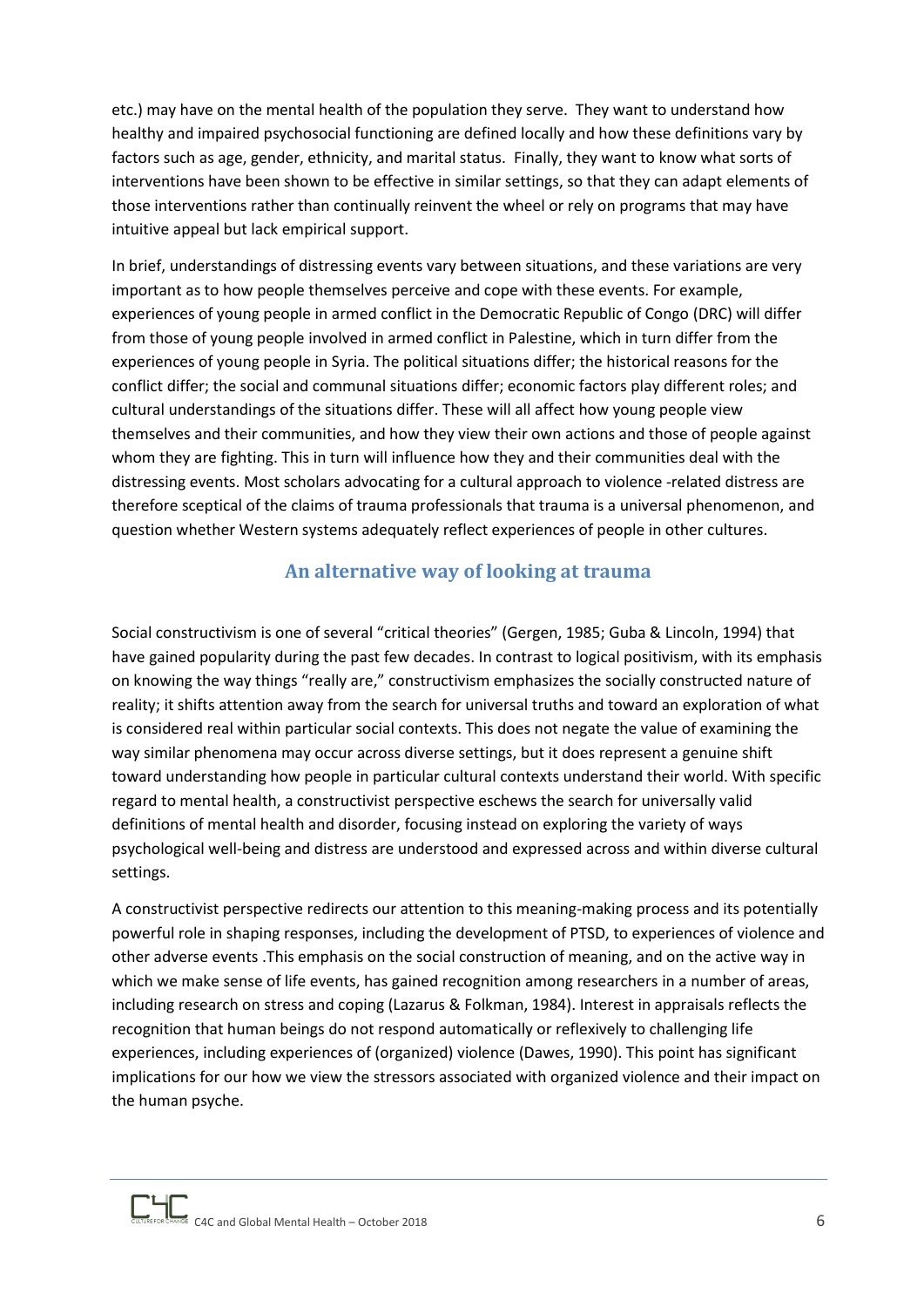## **Culture: definition**

<span id="page-6-0"></span>People use the word 'culture' in many ways and to mean very different things. In the West, researchers have in the past viewed 'culture' as referring to something that other people have in other parts of the world, without taking into account that every society and community is influenced by culture or cultures (Chakraborty 1991). As Clifford Geertz already observed in 1973: no human community is 'culture-free'. The term has often been understood to refer only to specific customs, practices, food or ways of dressing. However, this definition is too narrow. Culture is about ways of thinking and living. Culture influences the meanings we attach to issues and events, relationships, and interactions, ways of feeling and being in the world. A useful definition is given by Cecil Helman (1994) who defines culture as a "set of guidelines (both explicit and implicit) which individuals inherit as members of a particular society, and which tells them how to view the world, how to experience it emotionally, and how to behave in it in relations to other people, to supernatural forces or gods, and to the natural environment. It also provides them with a way of transmitting these guidelines to the next generation – by the use of symbols, language, art and ritual".

## **Etic and emic perspectives**

<span id="page-6-1"></span>It is important to understand how culture influences how people understand and respond to distressing events such as conflict and displacement. These refer to whether one adopts an 'outsider' or 'insider' view of an illness or problem. The etic perspective imposes a way of viewing the world on the illness. Usually this is a Western, biomedical view that tries to make an illness fit a prescribed biomedical category. Behaviour and illnesses are examined from a position outside the social or cultural system in which they take place. The emic approach is the 'insider' perspective, in which the world-view of the people who are ill or distressed is adopted. The cultural and social system in which the people find themselves is seen as central to understanding the illness (Berry et al. 1992). For example, enduring hardship during life has a totally different impact on a person's live when this person believes in karma and reincarnation than for a person that has only one life to makes dreams come through.

Arthur Kleinman (1978), psychiatrist and medical anthropologist, uses the term 'explanatory model' to explain that the patient and the healer may have very different conceptual understandings of the nature of the illness, its cause, and its treatment. For example, the experiences of a returning soldier may be seen by a psychiatrist as symptoms of PTSD. To the soldier and their family, these symptoms may be signs that vengeful spirits of civilians they have unjustly killed may be disturbing them. Whereas the psychiatrist may recommend some form of therapeutic intervention, the family may believe a purification ritual to appease the spirits to be the most effective remedy. The psychiatrist and the family hold different explanatory models of the problem and conflict may arise when communication across these different models does not occur.

## <span id="page-6-2"></span>**Somatization and idioms of distress**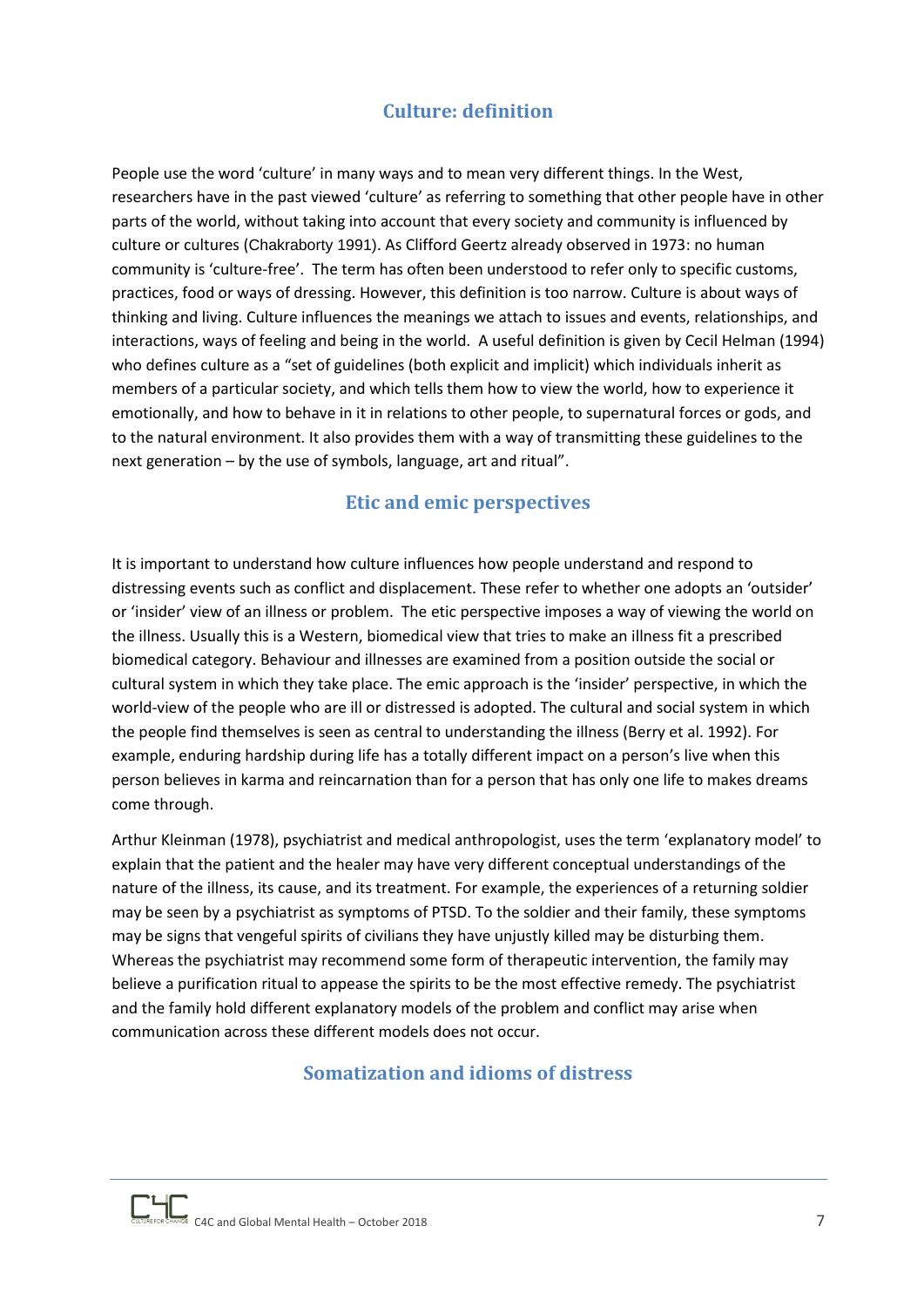The essentialism of the biomedical model has led researchers to presume that core elements of psychopathology are expressed in similar ways across cultures, thereby legitimizing the emphasis on Western psychiatric constructs such as PTSD, regardless of the cultural context. To communicate effectively and intervene appropriately, practitioners must be familiar with locally meaningful mental health constructs and culturally salient explanatory models of suffering. Distress may be understood in spiritual or religious terms and may be expressed in psychosomatic syndromes unfamiliar to Western clinicians. Moreover, symptoms of PTSD may be present, but they may less salient than other manifestations of distress. A common way in which distress is expressed in many parts of the world is somatization: people complain of physical symptoms which are mainly caused by emotional or mental worry, anxiety, or stress. Common complaints are vague aches and pains, headaches, palpitations, dizziness, and weight loss (Swartz 1998). The term 'idioms of distress' has been used to describe specific illnesses that occur in some societies and that are recognized by members of those societies as expressions of distress. An example that illustrates both 'somatisation' and 'idioms of distress' is the term 'nerves'. It is used in many parts of the world to describe bodily pain and emotions: insomnia, fatigue, restlessness, etc., as well as feelings of sadness, tension, and weepiness (Scheper-Hughes 1992). Nerves refer to matters of mind, body, and spirit and no one medical explanation can ever convey the multiple meanings of this illness. One of the main functions of idioms of distress and somatisation is that they convey a wide range of personal and social concerns in a way easily recognizable by other people, who are then alerted that the sufferer may need help.

#### **Local resources and strategies**

<span id="page-7-0"></span>All communities have resources for dealing with difficulties, illness, and distress. The starting point for any intervention or assistance offered must be an understanding of what these resources are. Local resources and strategies for dealing with distress may vary. One of the most common ways in which people around the world respond when they are distressed is to turn to those around them for advice (Kleinman 1980). Practical advice will often be given about how the problem or illness can be resolved, for example by seeking out a healer, priest, or nurse. Moral support may be given to the person and practical help for overcoming periods of illness may be provided.

Other resources that people draw on may be indigenous healer, diviners, priests, or prophets<sup>15</sup>. Rituals form an important part of healing in some communities<sup>16</sup>. People deal with the realities of their

<sup>15</sup> Honwana (1999) describes how healers and diviners are consulted by people in Mozambique troubled by spiritual problems related to the killing of innocent civilians and to the neglect of the performance of proper burial rites. Reynolds (1996) reports that children who were disturbed by nightmares following the civil war in Zimbabwe were taken to indigenous healers by their parents, and Eisenbruch (1992) observed similar ways of coping with distress amongst Cambodian refugees in the USA.

<sup>&</sup>lt;sup>16</sup> Wessells and Monteiro (1999) provide examples from Angola where communities use rituals to reintegrate young returning soldiers who were demobilized during a brief period of peace in the country. These rituals were effective in helping most of the youngsters make the transition to civilian life and in facilitating community acceptance of the youth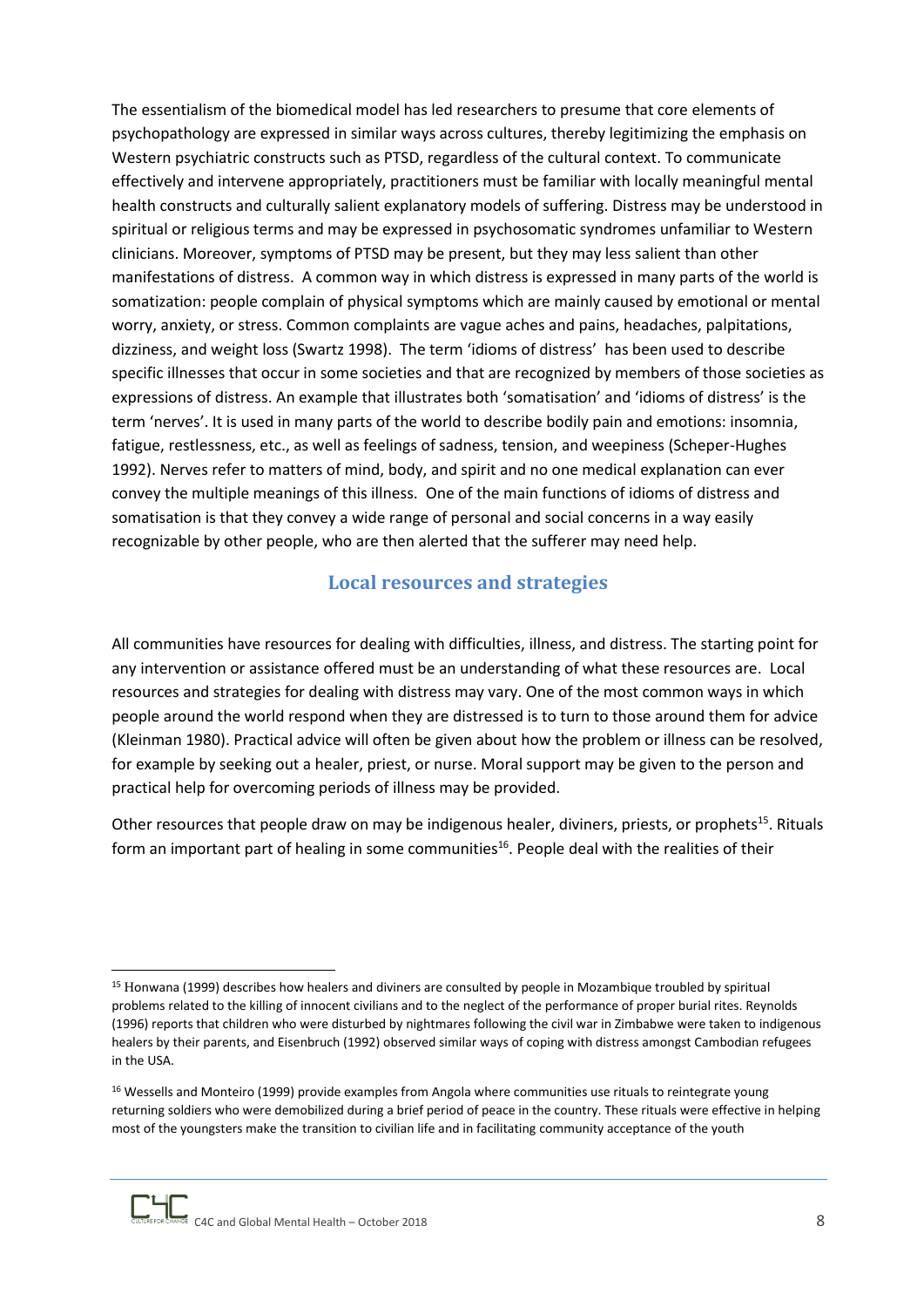<span id="page-8-0"></span>experience in a dynamic way, constantly negotiating their survival and simultaneously rebuilding their  $lives<sup>17</sup>$ .

## **An example; the context of Rwanda**

The Rwandan government has recognized the need to address the suffering due to traumatic stress that is widely prevalent in Rwandan society. However, due to lack of appropriate training, staff shortages and time constraints, psychological problems are scarcely treated in regular medical services.

What many people in Rwanda are suffering from is the destruction of social relationships. As Jackson (2002: 39) observes: "Because violence […] occurs in the contested space of inter subjectivity, its most devastating effects are not on individuals per se but on the fields of interrelationships that constitute their life-worlds." Therefore, in the aftermath of the massive trauma Rwanda experienced, one of the major challenges is the re-invention of shattered social worlds. Particularly in places where people have to live together in conditions of close proximity and depend on each other in day-to-day life, a renewed form of social cohesion and the reconstruction of social capital in its entirety are required. Until today many people in Rwanda are suffering from their war and genocide experiences. In addition to their various losses and traumatic memories, they are troubled by poverty and issues related to the impact of the justice system on their everyday lives. For some people these latter issues have been more traumatizing than the preceding political violence, for others these issues were an additional source of trauma<sup>18</sup>.

Nowadays it has been recognized not only in Rwanda, that individual trauma counseling and therapy has its limits. First of all, the magnitude of people in countries like Rwanda that are affected by conflicts and traumatic stress related to war, genocide but also by domestic or more structural forms of violence, is rather overwhelming and it would take too much time and manpower to give them individual trauma care. Another, perhaps more important, limitation of psycho-trauma therapy lies in the fact that people in countries like Rwanda particularly suffer from the social wounds that war and genocide has left them with. Both limitations, each for different reasons, call for a more community or group oriented approach to mental health.

<sup>17</sup> Nordstrom (1997; 189) reported that during her extensive research in many parts of Mozambique over a period of many years she saw no community that had succumbed to chaos, inertia, or destructiveness. Some individuals had, but they were in the minority

<sup>&</sup>lt;sup>18</sup> Care as a turning point in sociotherapy: Remaking the moral world in post-genocide Rwanda Annemiek Richters, Théoneste Rutayisire & Cora Dekker (medische Antropologie 2010)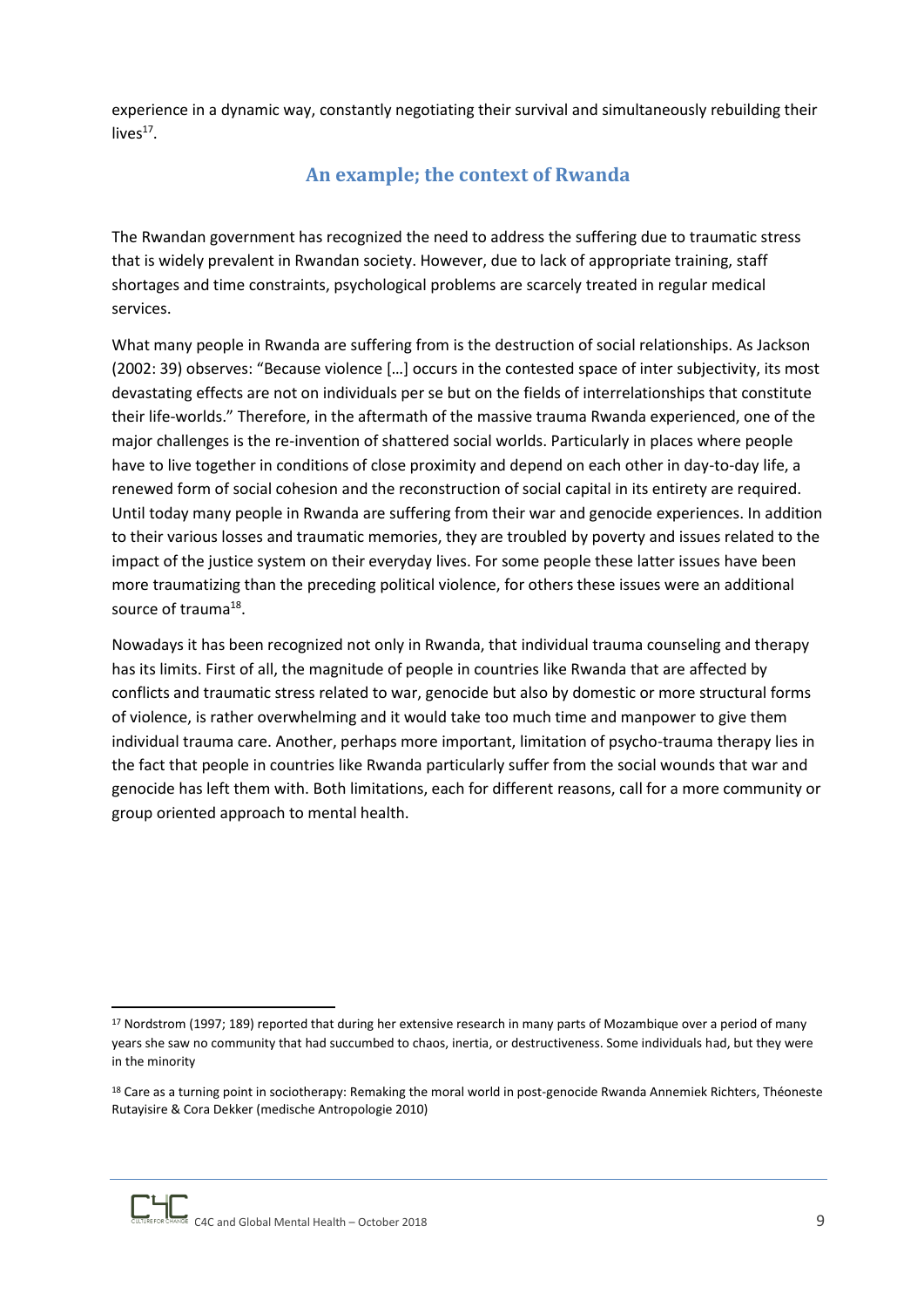# **C4Cs in practice**

<span id="page-9-0"></span>The 'mental health' condition is often ignored in aid and development programmes. C4C includes the mental health perspective in a range of interventions. These can be roughly divided in three areas:

- 1. Immediate psychosocial relief in crisis
- 2. Integration of mental health in basic health services
- 3. Adding a mental health perspective in rehabilitation and development interventions in health, education and other relevant areas.
- 4. The mental health aspects of Sexual and Reproductive Health (SRH)



**Ik vind dat het SRHR gebeuren hieronder valt en niet als een apart kopje moet worden gezien. Het mag van mij op nummer 1 komen i.p.v. nummer 4 maar dat is weer een andere discussie . We doen aan SRHR omdat we vinden dat de (psycho) sociale dimensie hiervan vaak ontbreekt** 

This translates in 4 different thematic angles, ranging from humanitarian relief to social work.

## <span id="page-9-1"></span>**1. Include the sociocultural elements in psychosocial relief in crisis**

C4C intervenes in crisis with the specific aim to bridge relief to development. In the planning of emergency humanitarian interventions, it is essential to ensure that community-based Mental Health and Psychosocial Support Services (MHPSS) are widely available. The reason to bridge short term relief to longer term development is because an accumulation of evidences claims that daily stressors have a significant impact on mental health and psychosocial wellbeing, sometimes greater than extremely distressing event. (Jordans, Semrau and Thornicroft& van Ommeren, 2012).

To improve access to care and the quality of services, WHO recommends:

- the creation of comprehensive mental health and social assistance services rooted in the local community;
- the integration of mental health and psychiatric care in general hospitals and primary health care facilities;
- continuity of care among different providers and levels of the health system;
- effective collaboration between formal and informal caregivers;
- Promoting self-care, for example through electronic and mobile technologies.

This approach relies on an immediate to longer term strategy while integrating MHPSS related services gradually into community and health systems.

The objective of C4C when intervening in areas that have been affected by man-made or natural disasters is to ensure that both (semi) professionals and lay people are able and committed to provide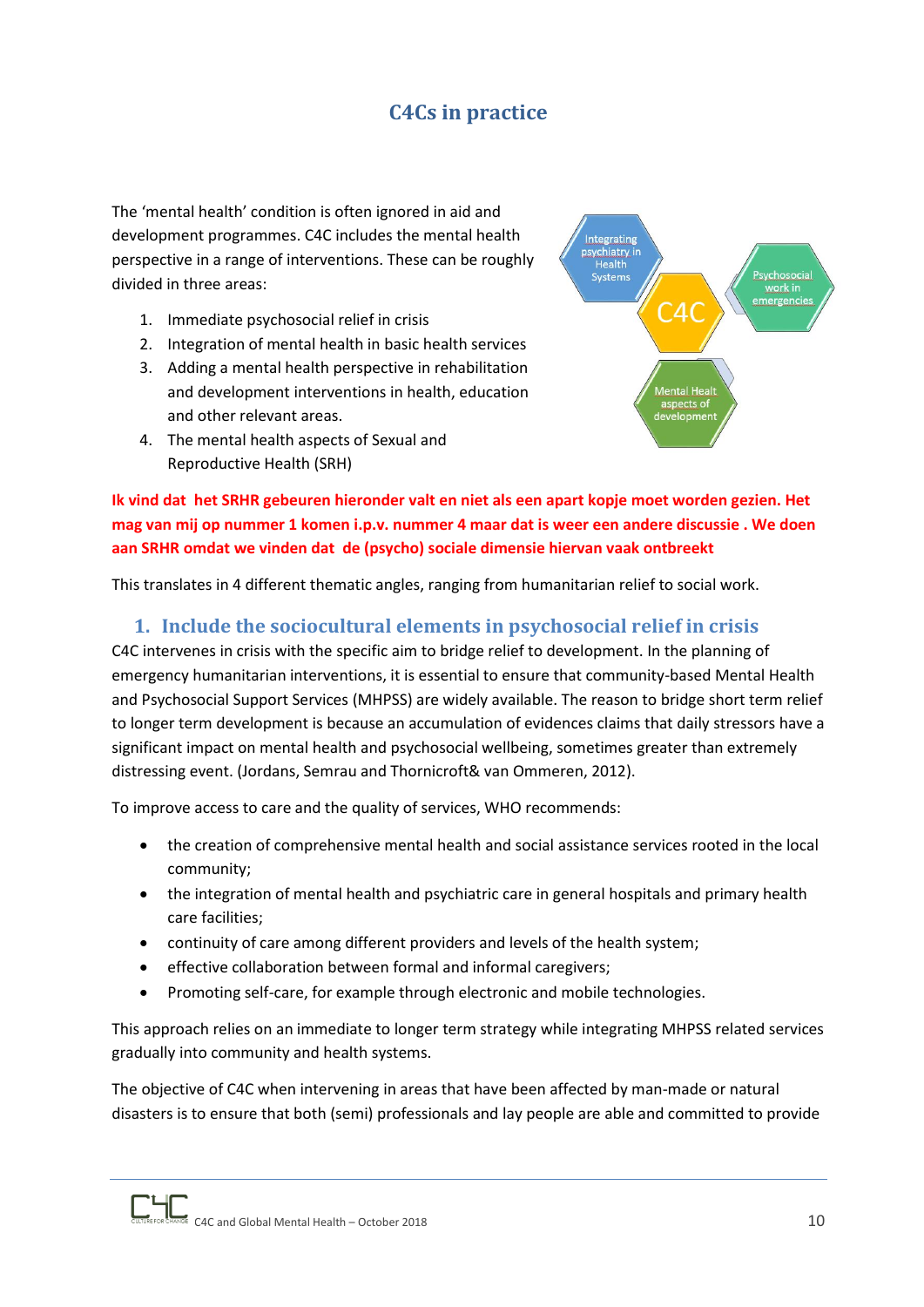psychological first aid while coordinating efforts with other partners and while developing cultural appropriate materials. In other words, C4C:

- Builds and nurtures a network of lay people and semi-professionals who can provide immediate response, enabling them to continue efforts independently of external aid in a next phase
- Develops materials on different levels while contributing to international guidelines and modules (IASC, mhGAP etc.)
- Strengthens referral pathway while partnering with MoH, attending clusters, task force teams and working groups to advocate for the integration of mental health related services within the Health Care Packages, with a view to long-term government integration.
- Makes itself implementing partner of relief agencies (e.g. IRC, IOM, , UNHCR, UNICEF, CRS, MSF), create collaboration with agencies like ITM, MDM, Memisa Belgium, WTF, WarChild and others.

## <span id="page-10-0"></span>**2. Integration of Mental Health in basic health services**

The co-founders of C4C have been working on the inclusion of mental health in primary health care in about ten countries since 1994. Its staff was partner in PRIME and EMERALD research consortia, international consortia of scientists aimed to improve mental health systems in low- and middleincome countries by enhancing health systems. C4C continues this work and aims to extend these efforts.

Mental Health services need to be integrated in any health system. The current Mental Health GAP action program of WHO is helping to coordinate efforts, strengthening and expanding a continuum of care/support from the community to the health facilities and back down by training and supervising staff at different levels and facilitating task sharing and task shifting.

This layer also includes basic mental health care by community health workers. Intervening on this level asks for a group of well trained and supervised workers who can rely on a comprehensive package of MHPSS related knowledge and extensive practical experience under the supervision of experts in MHPSS. Successful coping with traumatic events is essential to prevent more (physical and mental health) damage and social disruptions due to continuous fear, sleeplessness, nightmares, flash backs, and loss of emotional control. It is also a condition for rebuilding social relationships and restart dialogue based on mutual trust and respect, and to get a better understanding of persisting psychological and/or social problems of vulnerable groups.

#### *Example of good practices*

The co-founders of C4C together with a local partner in Nepal and international stakeholders in PRIME (Program for Improving Mental Health Care) and EMERALD (Emerging Mental Health System in Low and Middle Income Countries) consortium has designed mental health programs at three levels (community level, health facility level and policy level. The community level programs focus on user and care giver involvement, engagement with community to reduce stigma associated with mental illness. It also strengthens the existing community structures to better respond to the issues related to mental health. The health facility level program focuses on training primary health care workers on delivery of mental health services to people identified and referred by the community members. The policy level interventions focuses on developing standard training curriculum and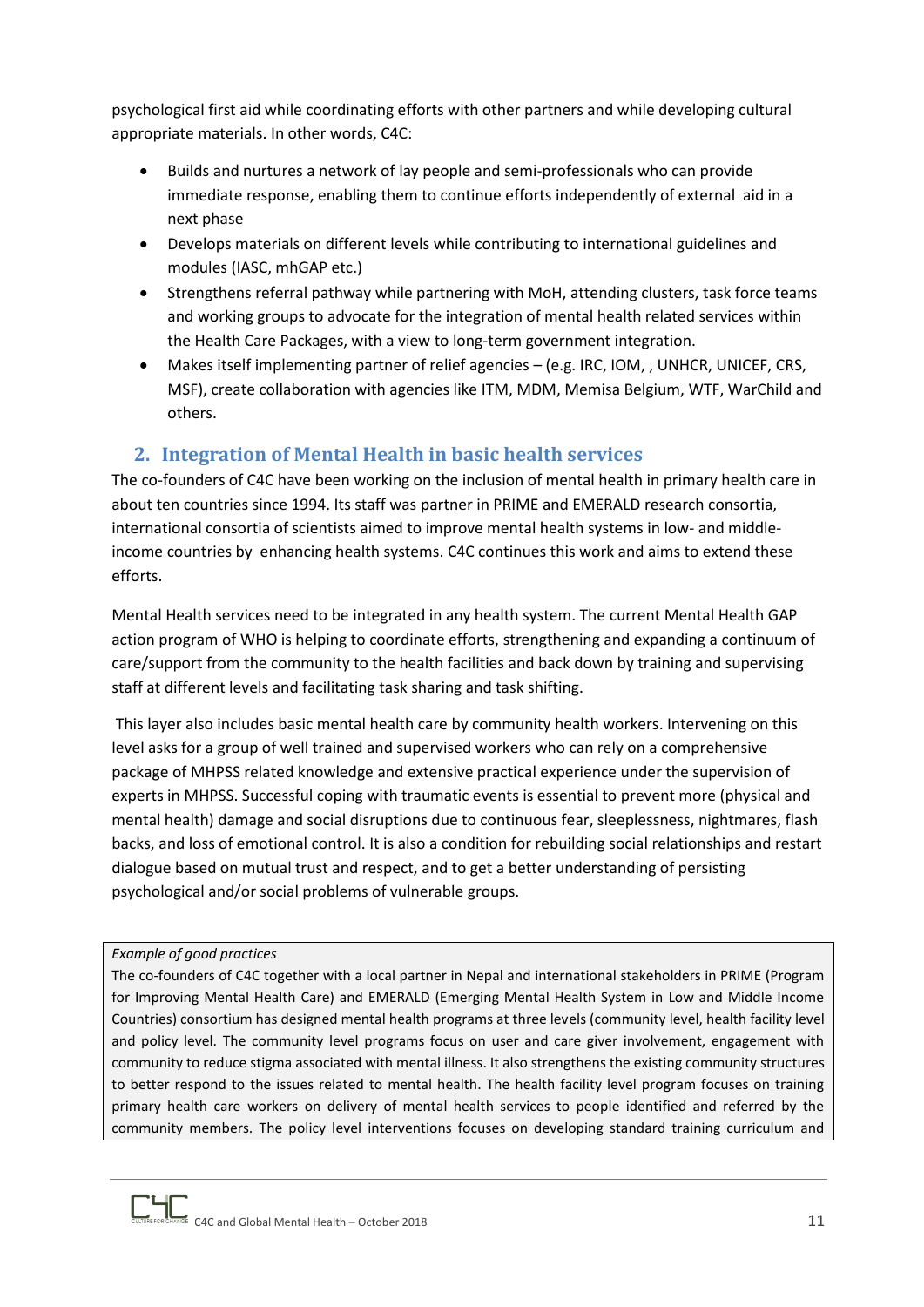treatment protocol, but also mental health data management system, financing mechanism for mental health services and system for the supply chain management of psychotropic drugs.

## <span id="page-11-0"></span>**3. The Mental Health perspective in LRRD<sup>19</sup> and public health**

C4C sees the role of mental health in public health promotion as a neglected issue. Working in areas where no family has been spared from loss and tragedy, it is inconceivable that this given is not appreciated in the planning of rebuilding a new society. People cope with daily challenges which are often so difficult that they would be seen as traumatic in themselves by some western observers. On top of that they have to deliver extra efforts to bring life back to some level of normality that is bearable. This affects programming and project implementation in all sectors.

In the third area of intervention as mentioned below, C4C takes up the challenge of developing public health interventions in areas where people live with these extra burdens. The important idea is to integrate the condition in which people live into project design and implementation. This sounds selfevident but is rarely done. The C4C strategy simple begins with acknowledgement of the special psychological burden people are facing. Translation of this burden in shared understanding of priorities, identification of realistic options, and real participation are the next steps (the RMM approach has been developed on this basis).

#### *People with disabilities*

A good example are the people with disabilities. Estimates show that there are at least 600 million people with disabilities in the world, of which at least 400 million live in developing countries and are disproportionately represented among the poor. Disability is a complex concept that associates individual impairment, limitations in activities and functioning difficulties but also restriction in the individual's participation in society<sup>20</sup>. Persons with disabilities in LMIC are more often poorer than non-disabled peoplei, have less access to education<sup>21</sup>, employment<sup>22</sup> and healthcare services<sup>23</sup>, and face disempowerment and stigma<sup>24</sup>. Persons with disabilities compose a significant portion of the population. In most countries, people with disabilities have historically been stigmatized and denied regarding the opportunities that have benefitted other poor people. They often experience particular protection concerns, including increased exposure to targeted violence, exploitation and abuse, including sexual abuse and gender-based violence. The impairment (f.e hearing problems) facing barriers (f.e overcrowded classroom) and lack of accessibility (f.e no books available to support the oral presentation ) become rapidly disability (f.e the child can not follow the lessons)<sup>25</sup>. Individuals

<sup>19</sup> Linking Relief, Rehabilitation and Development

<sup>20</sup> Mont D. *Measuring disability prevalence*. Washington, DC: World Bank, 2007

<sup>21</sup> Mitra S, Posarac A, Vick B. *Disability and Poverty in Developing Countries: A Multidimensional Study. World Development*. 2013

<sup>22</sup> Mizunoya S, Mitra S. *Is There a Disability Gap in Employment Rates in Developing Countries?* World Development. 2013 <sup>23</sup> Trani J-F, Browne J, Kett M, Bah O, Morlai T, Bailey N, et al. *Access to health care, reproductive health and disability: A large scale survey in Sierra Leone*. Social Science & Medicine. 2011

<sup>24</sup> Trani J-F, Bakhshi P, Noor AA, Lopez D, *Mashkoor A. Poverty, vulnerability, and provision of healthcare in Afghanistan*. Social Science & Medicine. 2010

<sup>&</sup>lt;sup>25</sup> The convention of Rights of people with Disabilities identifies adult, adolescents and children with disabilities as people who have long term physical, mental, intellectual or sensory impairment, face barriers that may hinder their full and effective participation in the society on equal basis with others ( UN 2006)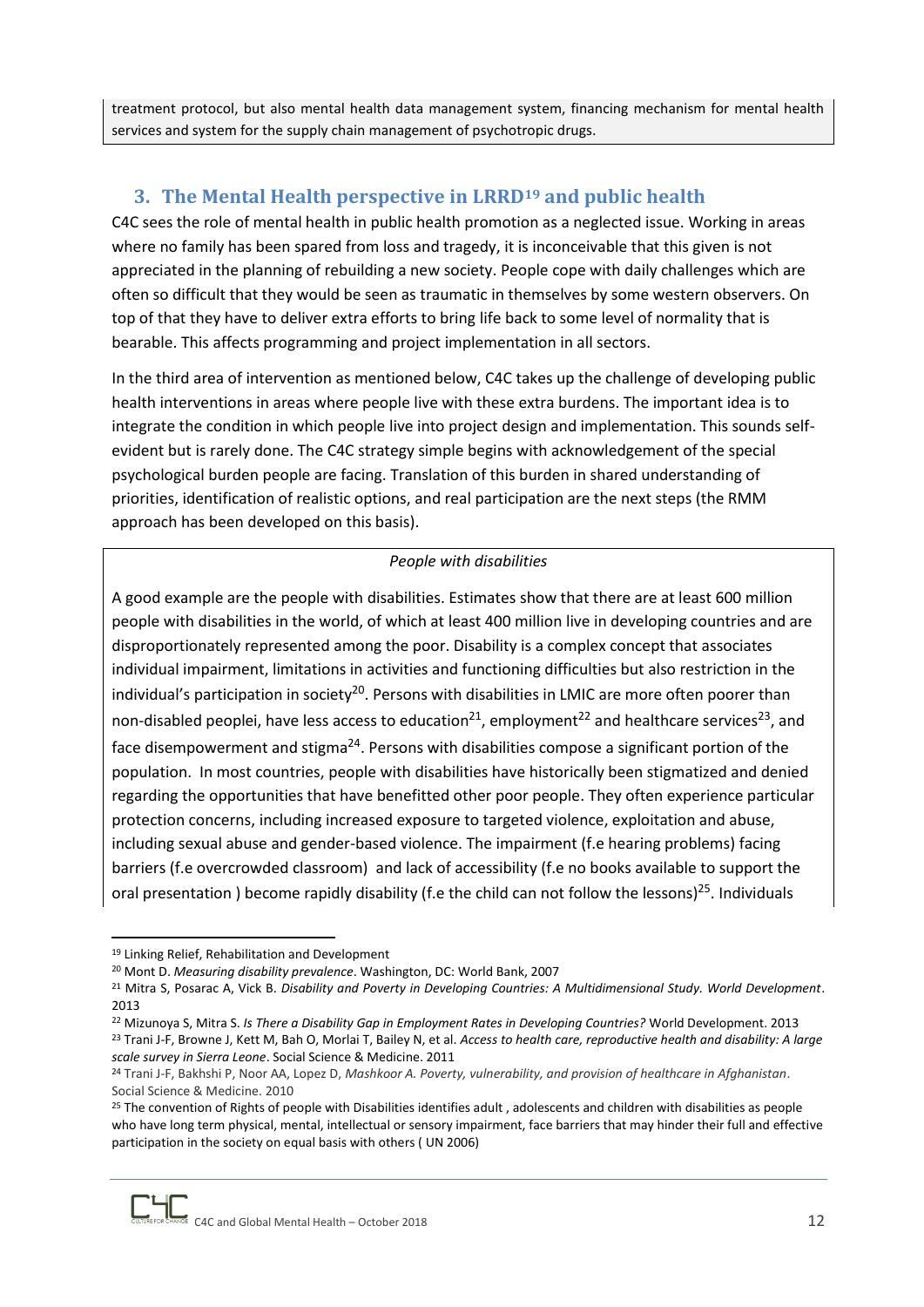with mobility limitations might develop anxiety and distress due to participation restrictions linked to lack of accessibility as well as to the collective attitudes<sup>26</sup> Similarly, persons with mental illness might develop low self-esteem linked to prejudice and discrimination they face in their community resulting in mood and affect disorders and overall worsening of mental health $^{27}$ .

#### *Special note on psychosocial disability: when environment becomes a barrier.*

Mental health conditions can differ in duration, are often relapsing and remitting in nature, so varying in the degree of disability they cause at any point in time. It is important to note that not everybody who has a diagnosis of a mental health condition would be considered to have a psychosocial disability subscribe to a medical model of mental illness or impairment<sup>28</sup>. Persistent exclusion places people with psychosocial disability at a higher risk of poverty. Conversely, poverty, conflict, poor access to health and social care, and social inequity increase the risk of poor mental health and the vulnerability of people with psychosocial disability. Early research found 90 per cent of people with psychosocial disability were unemployed compared to other people with disability. This may be indicative of the level of dis-empowerment and discrimination experienced by people with psychosocial disability. Likewise, the social isolation experienced by many people with psychosocial disability limits access to social networks which might help facilitate employment (WHO and World Bank 2011)

## <span id="page-12-0"></span>**4. The mental health aspects of Sexual and Reproductive Health (SRH)**

Sexual and Reproductive Health and Rights (SRHR) remain violated in developing countries. Reproductive and sexual ill-health is estimated to account for 20% of the global burden of ill health for women and 14% for men. WHO considers unsafe sex to be one of the most important risk factors for health in the world, particularly for girls and women, whose low social status in many parts of the world means they have little control over their sexual and reproductive lives. Therefore, actors such as the WHO, governments, researchers, and NGOs are highly devoted to this topic. According to the UN, "sexual and reproductive health is a state of complete physical, mental and social well-being in all matters relating to the reproductive system"<sup>29</sup>. This implies that all should be able to have a satisfying and safe sex life, the capability to reproduce, and the freedom to decide if, when, and how often to do so. This comprehensive definition includes the main topics of maternal & child health, gender-based violence (GBV), and HIV/AIDS and other sexual transmitted diseases<sup>30</sup>. The UN has these topics high on the agenda in their Sustainable Development Goals (SDGs). SDG **3** targets the *health of the people*

<sup>1</sup> <sup>26</sup> Velema JP, Ebenso B, Fuzikawa PL. *Evidence for the effectiveness of rehabilitation-in-the-community programmes*. Leprosy Review. 2008

<sup>27</sup> Link BG, Struening EL, Neese-Todd S, Asmussen S, Phelan JC. *The consequences of stigma for the self-esteem of people with mental illnesses*. Psychiatric Services. 2001

<sup>&</sup>lt;sup>28</sup> Carroll, A.; CBM Australia; Davar, B.; Bapu Trust for Research on Mind and Discourse Eaton, J.; , CBM International Catherine, R.; , Fiji Youth Champs for Mental Health; Cambri,J. , Psychosocial–Disability Inclusive Philippines; Devine, A.; Vaughan, C. . *Promoting the rights of people with psychosocial disability in development research and programming*, The University of Melbourne, August 2016

<sup>29</sup> UNFPA (n.d.). Sexual and reproductive health. Retrieved January 12, 2016 from : http://www.unfpa.org/sexualreproductive-health#

<sup>30</sup> <http://www.sciencedirect.com/science/article/pii/S1049386711001666>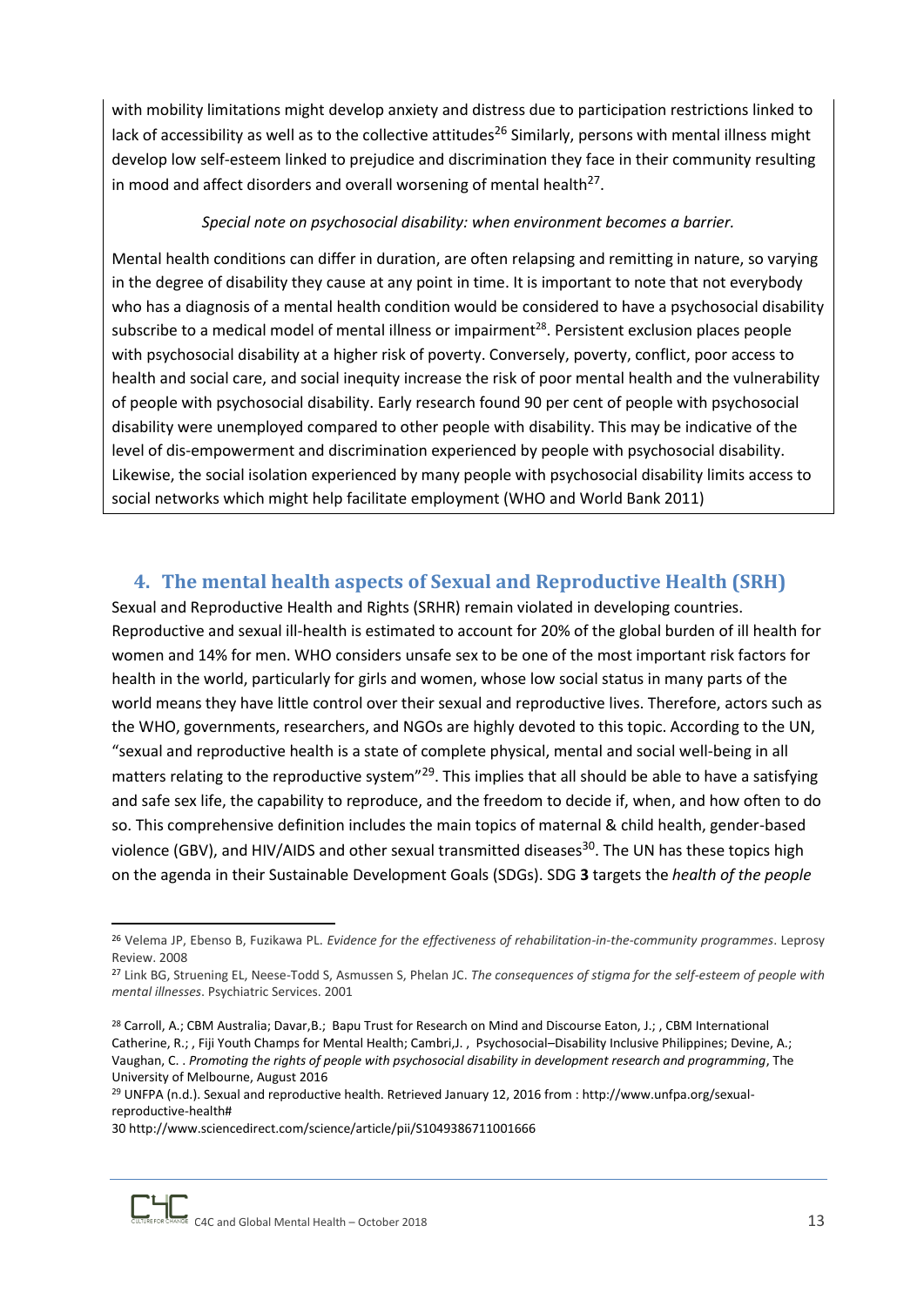and goal **5** targets *gender equality*. By improving SRHR (as described in both goals), steps towards gender equality (goal **5**) are undertaken, as it is known that women, when able to make decisions regarding their SRH, have increased access to their educational and employment opportunities<sup>31</sup>.

It has become increasingly clear that mental<sup>32</sup> and physical health are closely linked, influencing each other in powerful and complex ways. Sexual Reproductive Health (SRH) issues are known to have an impact on mental health. These SRH issues concern adverse maternal outcomes (stillbirths, abortions, preference of boys to girls), sexually transmitted diseases, family planning, reproductive tract surgery, sterilization, premarital pregnancy, stigmatization, and infertility. Similarly, mental health issues related to sexuality, childbirth, physical and sexual violence can influence SRH and outcome. According to WHO $^{33}$  (see report WHO, 2009), depression is the single largest contributor to years lived with disability in adults. Symptoms of depression and anxiety, as well as unspecified psychiatric disorder and psychosocial distress, are 2–3 times more prevalent among women than among men. There is also considerable evidence that stressful life events, such as reproductive health problems are closely associated with depression and anxiety disorders<sup>34</sup> and can reinforce each other. Such events and problems are more common in the lives of women; in particular gender inequality leads to considerable stress for women. In general the determinants of health are key in appreciating the situation of i) human security, structural violation and Human Rights, ii) limited access to basic services (including Sexual and Reproductive Health) and iii) poverty and social and economic infrastructure. Many problems of women are related to ongoing political instability, war and insecurity, the resultant economic breakdown, traditional beliefs and customs, and high illiteracy rates which encompass a poor knowledge of Human Rights<sup>35</sup>. These are all parts of an overall mechanism that create social environments where family violence and other harmful practices are very likely to occur and continue to exist.

The mental health of women is also closely linked to their capacity to give essential responsive care to their home environment, children and other family members, and therefore any initiative to improve family health must also seek to improve women's mental health. The effects of depression, anxiety and demoralization compromise women's capacity to provide sensitive, responsive and stimulating care. Children of depressed mothers have poorer emotional, cognitive and social development than infants and children of non-depressed mothers especially when the depression is severe and chronic and occurs in conjunction with other risks such as socioeconomic adversity.

<sup>31</sup> UNFPA (2012). By choice, not by chance: family planning, human rights and development. New York: United Nations Population Fund.

<sup>32</sup> WHO (2010); 'Key components of a well-functioning health system. Geneva, World Health Organization'. The concept "mental health'' should be understood here in a broad sense, it includes severe mental disorders that need medication but also mild depression, anxiety or substance abuse, and psycho-social problems including family problems, hostility, grief, socio-economic problems, problems of women without husband, without children etc, problems that might result in common mental problems.

<sup>&</sup>lt;sup>33</sup> Mental health aspects of women's reproductive health; A global review of the literature (WHO 2009)

<sup>&</sup>lt;sup>34</sup> Rates of depression in women of reproductive age are expected to increase in developing countries, and it is predicted that, by 2020, unipolar major depression will be the leading cause of DALYs lost by women (Murray & Lopez, 1996) See WHO report 2009

<sup>35</sup> See survey 'Community Based Psychosociaol Services Nangarhar, Kapsia, Kabul' Afghanistan April 2010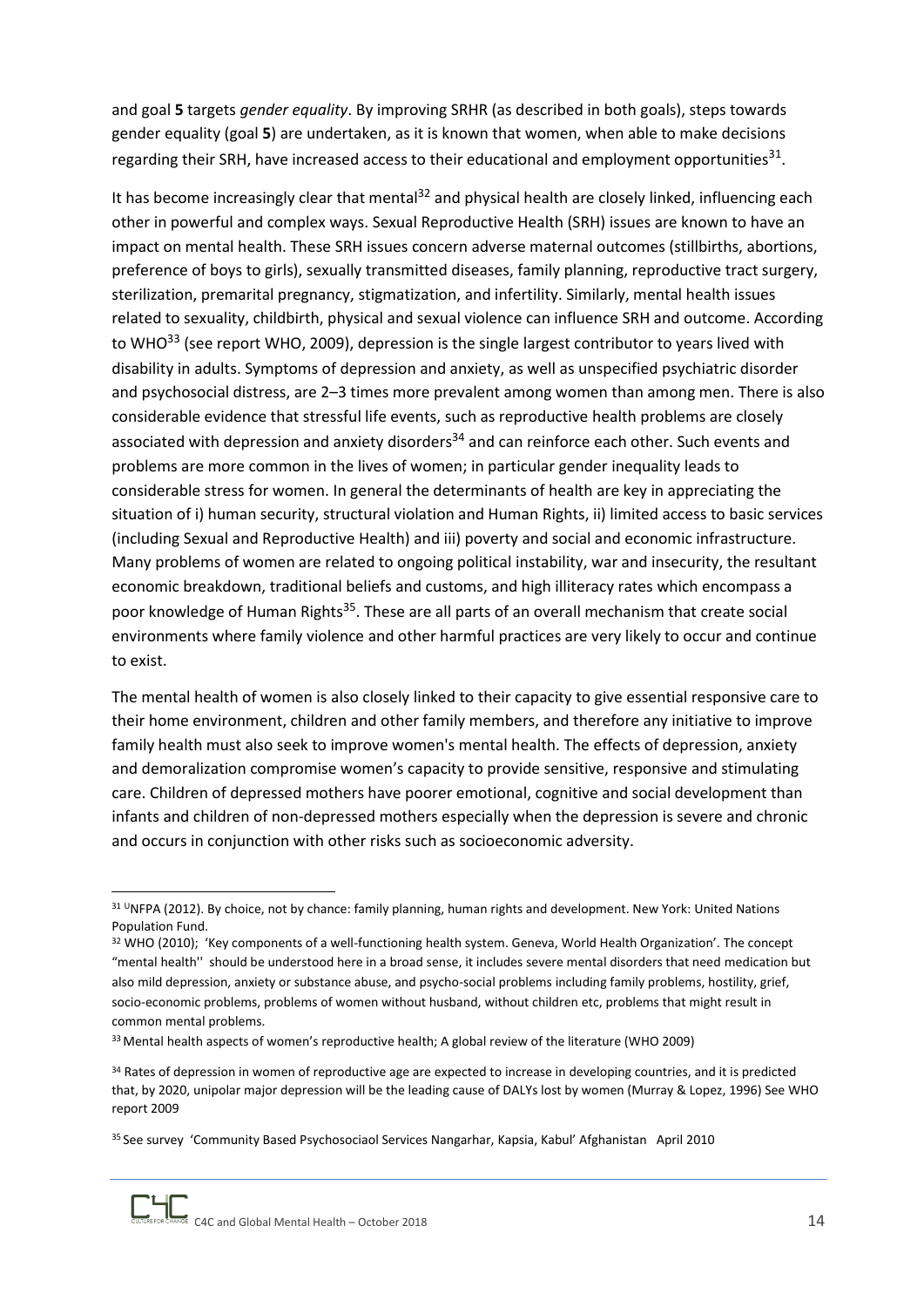However, as the WHO already concluded in 2009, the inclusion of mental health in SRH programs is until today often lacking. Although the importance of mental health is acknowledge in SDG **3**, there is still a lack of research and evidence in this field, which is essential for the development of holistic SRHR interventions. The World Health Assembly (WHA) underlines this importance, as the convention on mental health in 2013 acknowledges the risk for vulnerable groups, such as women and girls. Especially in fragile states, girls and women are subject to high levels of violence including family violence, physical, sexual and emotional abuse, which affects both their mental and physical health status negatively. Despite these insights, mental health remains, in many countries, at best, a marginal concern.

#### *The specific role of C4C when addressing SRHR related topics*

SDGs have been developed for the whole world, but should be adapted to the context in which it is implemented. Looking at Goal 3, C4C related initiatives contribute to goal **3**, by improving health. Relevant targets are: target **3.1** (reduce MMR), target **3.2** (reduce preventable deaths of newborns & infants), target **3.3** (combatting HIV/AIDS and other communicable diseases), target **3.4** (reduce premature mortality by *inter alia* promoting mental health), target **3.5** (strengthen prevention and treatment of substance abuse), target **3.7** (universal access to SRHR-*care services*). The programs furthermore addresses goal **5** (gender equality), by having an impact on target **5.2** (ending all forms of violence), target **5.3** (child/early marriage, female genital mutilation), and target 5.6 (universal access to SRH *rights*).

C4C contributes to these goals by applying a Resource Mobilization and Mapping (RMM) approach, which builds on a reappraisal of existing structures, practices, traditions, and protection mechanisms within the social and cultural context. Effective implementation of programs requires inter-sectoral coordination and agreement among diverse stakeholders on different levels. Therefore, there is active involvement of both community actors and, where possible, governmental authorities at different levels of society in order to contribute to long-term sustainable recovery of health and well-being. The active engagement of women and youth appears to be crucial for the prevention of unwanted pregnancies, GBV, STDs & HIV/AIDS. This participatory and community-based approach aims for local partners and key actors to take over activities or integrate new approaches within their intervention logic.

The RMM approach focuses on the demand side and can be briefly explained as following:

- Networks of local actors (50-100 people) are established at community level
- Key member of these networks and key actors at Commune level receive training in SRHR related issues in order to support initiatives at community local level
- Community Change Agents are selected through these networks; these people mobilize other members of the community to adopt health practices in relation with SRHR, sharing their personal stories
- Selection of the so called "braves" through the established networks; these people focus on SGBV related issues, help victims of SGBV to register themselves and provide basic support
- Members of these networks are invited to participate in discussion (adults and young in separate groups) or socio therapy groups depending of the kind of problems they have
- People with more serious complaints receive individual basic psycho social counselling and/or are referred to more specialized services.